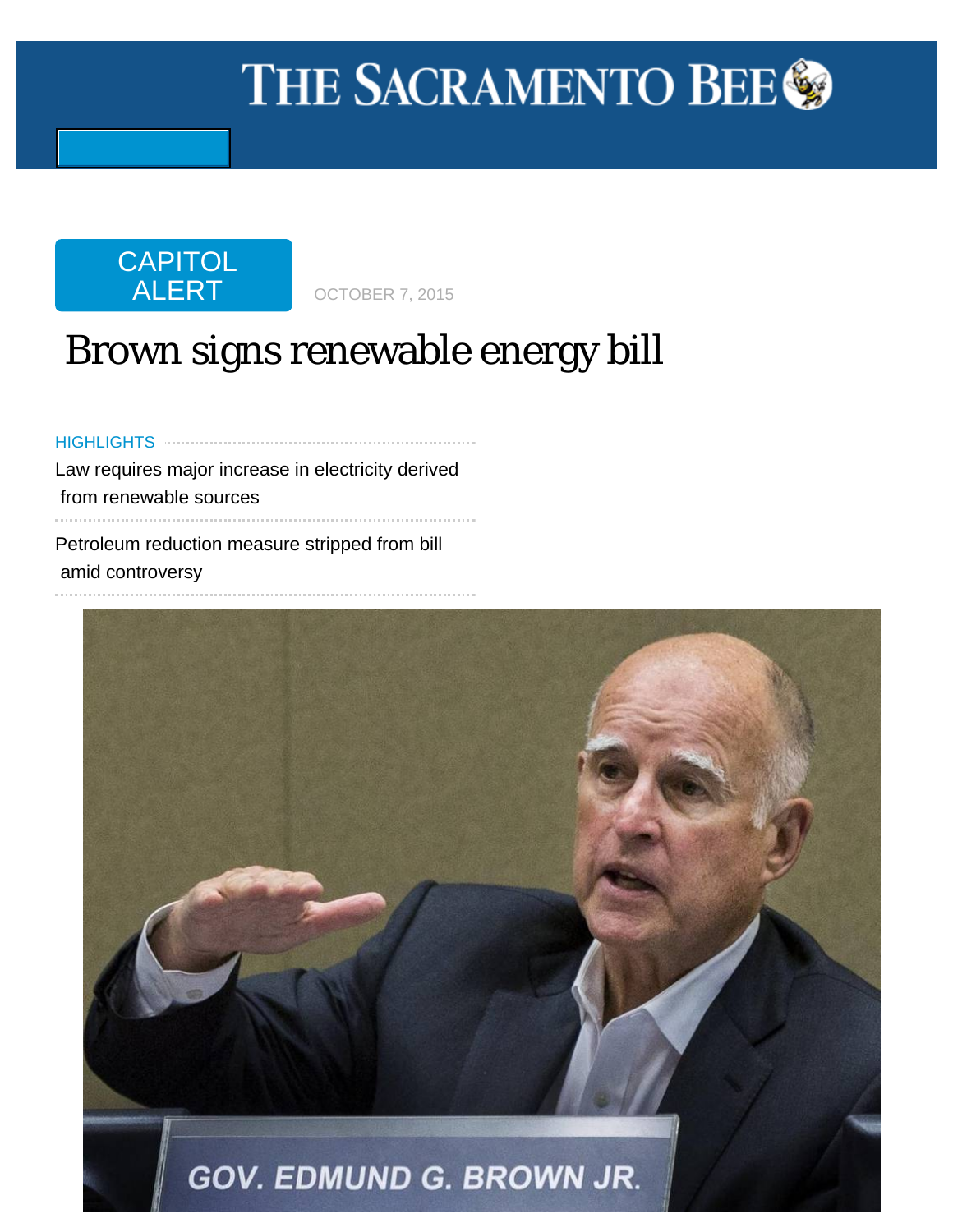One month after the oil industry and moderate Democrats in the Assembly dealt Gov. Jerry Brown a rare defeat on major climate legislation, the governor on Wednesday signed into law a less sweeping greenhouse gas reduction measure.

Though the bill remains significant – requiring California to dramatically increase the proportion of electricity the state derives from renewable sources – it no longer includes a petroleum reduction goal stripped from the legislation before passage.

An effort to increase California's greenhouse gas reduction target also fell apart in the Legislature.

Brown, speaking at Griffith Observatory in Los Angeles, said "California is taking the lead" on climate change, while emphasizing short-term health benefits of reducing pollution.

## [Video: Jerry Brown signs](http://www.sacbee.com/news/politics-government/capitol-alert/article38101920.html)  [climate bill, boosting](http://www.sacbee.com/news/politics-government/capitol-alert/article38101920.html)  [renewable energy](http://www.sacbee.com/news/politics-government/capitol-alert/article38101920.html)

Law requires major increase in electricity derived from renewable sources. Petroleum reduction measure stripped from bill amid controversy. Video courtesy of governor's office.

Brown, who has made climate change a priority

#### CAPITOL ALERT **STAFF**

Amy Chance Political editor [achance@sacbee.com](mailto:achance@sacbee.com) [@Amy\\_Chance](https://twitter.com/Amy_Chance)

Dan Smith Capitol bureau chief [smith@sacbee.com](mailto:smith@sacbee.com) [@DanielSnowSmith](https://twitter.com/DanielSnowSmith)

Jim Miller California policy and politics Capitol Alert editor [jmiller@sacbee.com](mailto:jmiller@sacbee.com) [@jimmiller2](https://twitter.com/jimmiller2)

David Siders Brown administration [dsiders@sacbee.com](mailto:dsiders@sacbee.com) [@davidsiders](https://twitter.com/davidsiders)

Christopher Cadelago California politics and health care [ccadelago@sacbee.com](mailto:ccadelago@sacbee.com) [@ccadelago](https://twitter.com/ccadelago)

Jeremy B. White Legislature [jwhite@sacbee.com](mailto:jwhite@sacbee.com) [@capitolalert](https://twitter.com/CapitolAlert)

Alexei Koseff Insider Edition editor [akoseff@sacbee.com](mailto:akoseff@sacbee.com) [@akoseff](https://twitter.com/akoseff)

### MORE [CAPITOL ALERT](http://www.sacbee.com/news/politics-government/capitol-alert/)

[Tom Steyer spending for California](http://www.sacbee.com/news/politics-government/capitol-alert/article38153034.html)  [cigarette tax](http://www.sacbee.com/news/politics-government/capitol-alert/article38153034.html)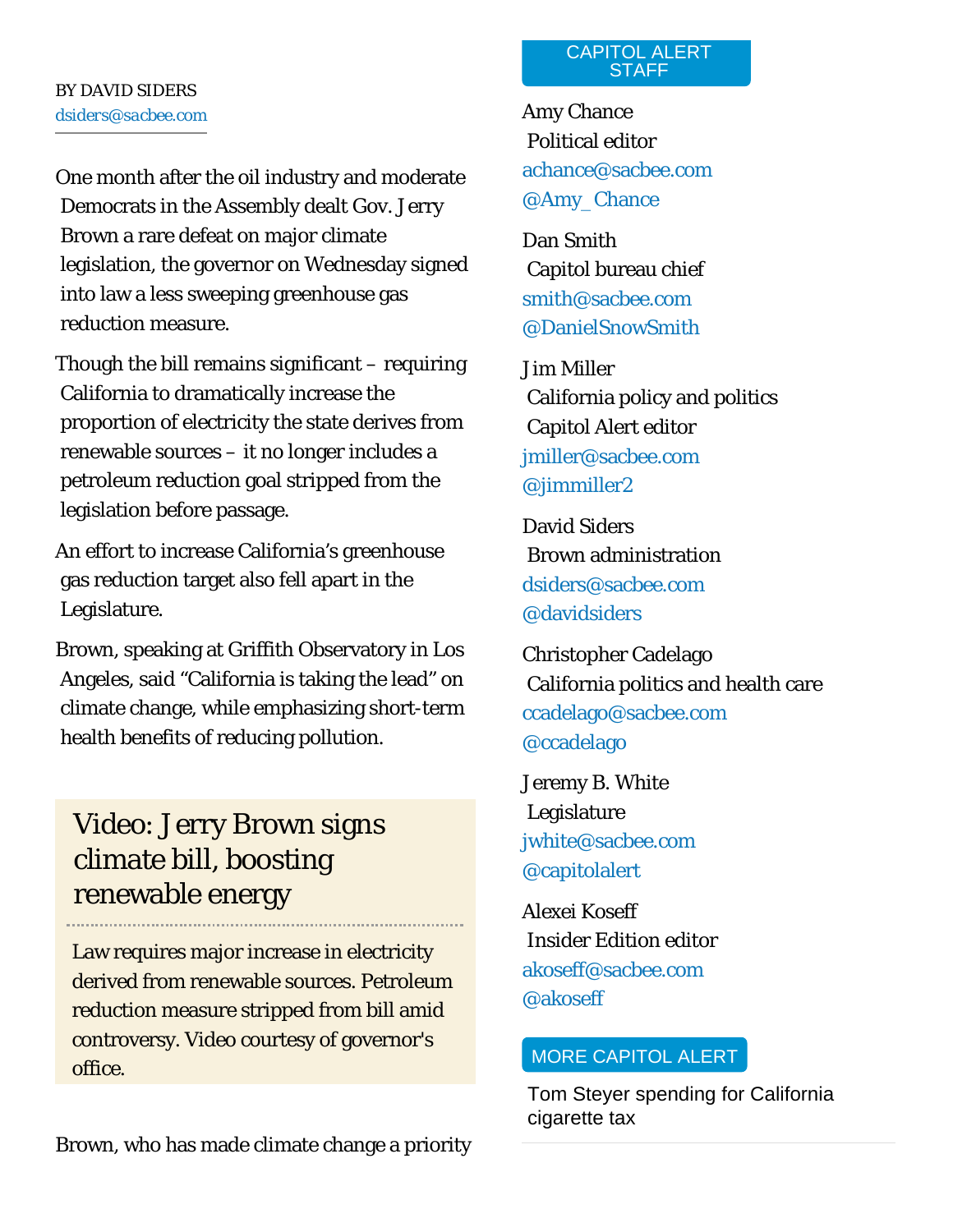of his administration, has said he and the California Air Resources Board will use executive authority and existing law to pursue emission-reduction programs on their own. And Brown used his appearance in Los Angeles, in the state's largest media market, to push back against efforts to increase oversight of the controversial board.

With a separate bill to give the Senate Rules Committee and the speaker of the Assembly one appointment each to the ARB now sitting on his desk, Brown said, "I love the Legislature, but I don't want to entrust you with too much power, at least on a daily basis.

"You set the big story, and then just let this executive branch carry out your desires, and you can check it every now and then, or check it regularly."

The bill enacted Wednesday will require California to increase to 50 percent from onethird the proportion of electricity the state derives from wind, solar and other renewable sources. It also requires the state to double the energy efficiency of buildings over the next 15 years.

The bill provides for the creation of thousands of new charging stations for electric vehicles. The lack of convenient charging stations – and anxiety about the vehicles' cost and range – have kept sales below levels proponents consider attainable.

Senate President Pro Tem Kevin de León told reporters on Tuesday that increasing the availability of charging stations would make electric vehicles available "to the masses."

"For the very first time in history, we have a

[Jerry Brown signs bills nixing California's](http://www.sacbee.com/news/politics-government/capitol-alert/article38124054.html)  [exit exam, encouraging test animal](http://www.sacbee.com/news/politics-government/capitol-alert/article38124054.html)  [adoption](http://www.sacbee.com/news/politics-government/capitol-alert/article38124054.html)

[Jerry Brown calls 'split roll' tax effort 'tar](http://www.sacbee.com/news/politics-government/capitol-alert/article38121273.html)  [baby'](http://www.sacbee.com/news/politics-government/capitol-alert/article38121273.html)

[Brown signs renewable energy bill](#page-0-0)

[Bernie Sanders gaining on Hillary Clinton](http://www.sacbee.com/news/politics-government/capitol-alert/article38007336.html)  [in California](http://www.sacbee.com/news/politics-government/capitol-alert/article38007336.html)

EDITOR'S CHOICE VIDEOS